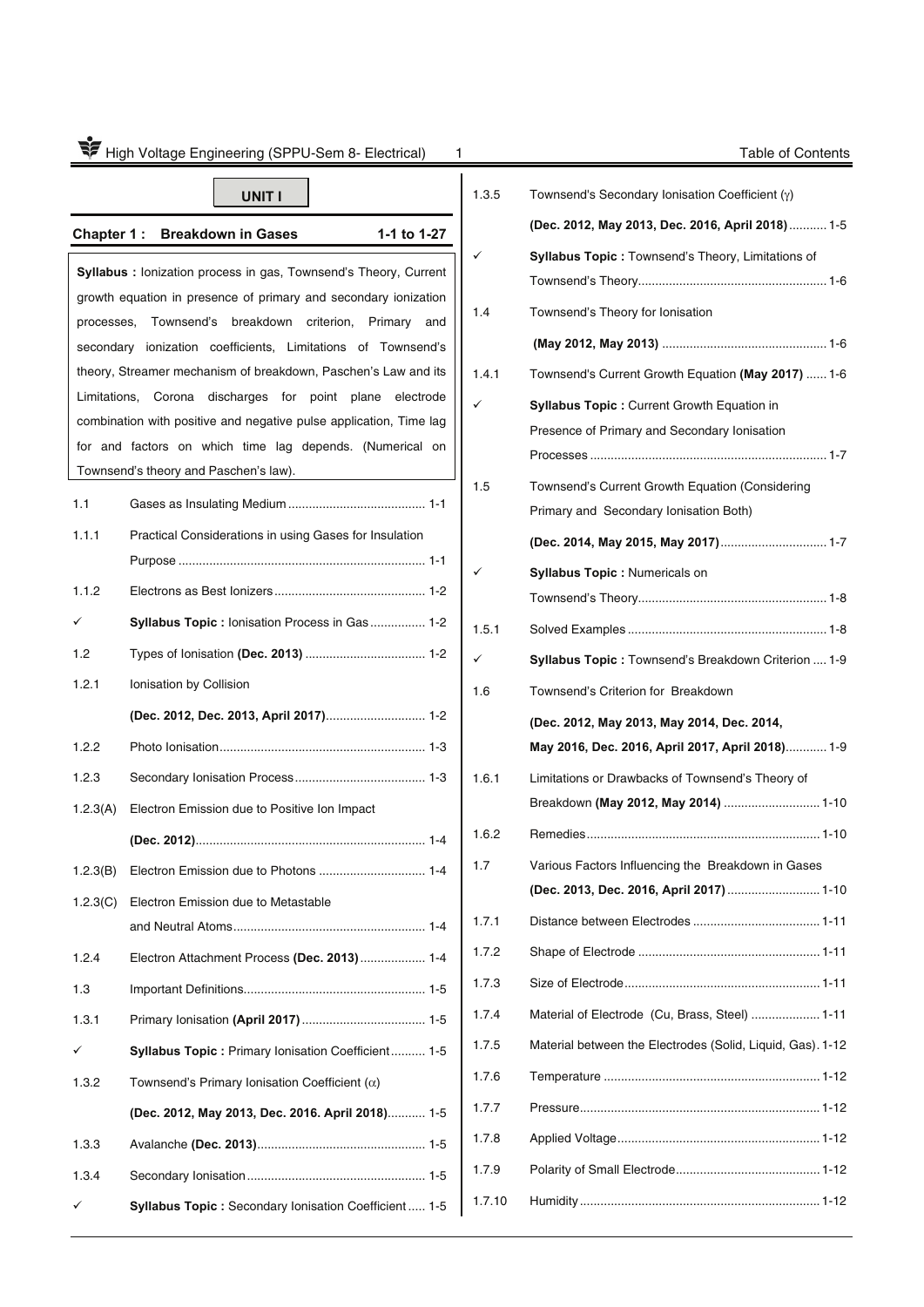| High Voltage Engineering (SPPU-Sem 8- Electrical)<br>Table of Contents<br>2 |                                                         |           |                                                                                                                           |  |
|-----------------------------------------------------------------------------|---------------------------------------------------------|-----------|---------------------------------------------------------------------------------------------------------------------------|--|
| 1.7.11                                                                      |                                                         | ✓         | Syllabus Topic : Streamer Mechanism of                                                                                    |  |
| 1.7.12                                                                      |                                                         | 1.11      | Streamer Theory or Kanal Theory                                                                                           |  |
| 1.7.13                                                                      |                                                         |           | (May 2013, Dec. 2014, May 2015, April 2017) 1-19                                                                          |  |
| 1.7.14                                                                      |                                                         |           | Principle of Streamers Theory                                                                                             |  |
|                                                                             | <b>Syllabus Topic: Time Lag and Factors on</b>          | 1.11.1    |                                                                                                                           |  |
|                                                                             |                                                         |           |                                                                                                                           |  |
| 1.8                                                                         | Time Lags for Breakdown                                 | 1.11.2    | Comparison between Townsend's Theory<br>and Streamer's Theory                                                             |  |
|                                                                             | (May 2012, May 2014, May 2015, May 2016, April 2018)    |           |                                                                                                                           |  |
|                                                                             |                                                         |           | (Dec. 2012, May 2017, April 2018) 1-21                                                                                    |  |
| 1.8.1                                                                       | Factor Affecting on Statistical Time (ts)               | 1.11.3    | Breakdown in Electronegative Gases                                                                                        |  |
|                                                                             | (May 2012, May 2014, May 2016, April 2018) 1-13         |           |                                                                                                                           |  |
| 1.8.2                                                                       | Factors Affecting on Time of Formation $(t_f)$          | 1.12      |                                                                                                                           |  |
|                                                                             | (May 2012, May 2014, May 2016, April 2018) 1-14         | 1.12.1    |                                                                                                                           |  |
| ✓                                                                           | Syllabus Topic: Paschen's Law                           | 1.12.2    |                                                                                                                           |  |
|                                                                             |                                                         |           | 1.12.2(A) Particle Exchange Mechanism (PEM)  1-22                                                                         |  |
| 1.9                                                                         | Paschen's Law                                           |           |                                                                                                                           |  |
|                                                                             | (Dec. 2012, Dec. 2014, Dec. 2017, May 2018)  1-14       |           |                                                                                                                           |  |
| 1.9.1                                                                       | Limitations of Paschen's Law                            | 1.13      | Exam Pack (Review and University Questions)  1-24                                                                         |  |
|                                                                             |                                                         |           |                                                                                                                           |  |
| 1.10                                                                        |                                                         |           | <b>UNIT II</b>                                                                                                            |  |
| 1.10.1                                                                      |                                                         |           | <b>Chapter 2: Breakdown in Liquids and Solid Dielectrics</b>                                                              |  |
|                                                                             | 1.10.1(A) Glow Discharge or Decay Discharge  1-16       |           |                                                                                                                           |  |
|                                                                             |                                                         |           | 2-1 to 2-27                                                                                                               |  |
|                                                                             |                                                         | Syllabus: |                                                                                                                           |  |
|                                                                             | <b>Syllabus Topic: Corona Discharge for Point Plane</b> | 1.        | Breakdown in Liquid Dielectrics : Pure and commercial liquids,                                                            |  |
|                                                                             | Electrode Combination with Positive and Negative        |           | Different breakdown theories: Breakdown in Pure liquid and<br>breakdown in commercial liquids: Suspended Particle theory, |  |
|                                                                             |                                                         |           | Cavitations and bubble theory, Thermal mechanism of                                                                       |  |
|                                                                             | 1.10.1(D) Corona Discharge                              |           | breakdown and Stressed Oil volume theory.                                                                                 |  |
|                                                                             | (Dec. 2012, May 2013, May 2016)  1-16                   | 2.        | Breakdown in Solid Dielectrics : Intrinsic breakdown :                                                                    |  |
| 1.10.2                                                                      |                                                         |           | electronic breakdown, avalanche or streamer breakdown,                                                                    |  |
| 1.10.3                                                                      | Comparison Between Uniform and Non-uniform Field        |           | electromechanical breakdown, thermal breakdown, treeing<br>and tracking phenomenon, Chemical and electrochemical          |  |
|                                                                             |                                                         |           | breakdown, Partial discharge (Internal discharge), Composite                                                              |  |
| 1.10.4                                                                      | Comparison between Positive and Negative Corona         |           | dielectric material, Properties of composite dielectrics,                                                                 |  |
|                                                                             |                                                         |           | breakdown in composite dielectrics.                                                                                       |  |

| ✓      | Syllabus Topic: Streamer Mechanism of             |
|--------|---------------------------------------------------|
|        |                                                   |
| 1.11   | Streamer Theory or Kanal Theory                   |
|        | (May 2013, Dec. 2014, May 2015, April 2017) 1-19  |
| 1.11.1 | Principle of Streamers Theory                     |
|        |                                                   |
| 1.11.2 | Comparison between Townsend's Theory              |
|        | and Streamer's Theory                             |
|        | (Dec. 2012, May 2017, April 2018) 1-21            |
| 1.11.3 | Breakdown in Electronegative Gases                |
|        |                                                   |
| 1.12   |                                                   |
| 1.12.1 |                                                   |
| 1.12.2 |                                                   |
|        | 1.12.2(A) Particle Exchange Mechanism (PEM)  1-22 |
|        |                                                   |
|        |                                                   |
| 1.13   | Exam Pack (Review and University Questions)  1-24 |
|        |                                                   |
|        | UNIT II                                           |

# **Chapter 2 : Breakdown in Liquids and Solid Dielectrics**

# **2-1 to 2-27**

### **Syllabus :**

- 1. Breakdown in Liquid Dielectrics : Pure and commercial liquids, Different breakdown theories: Breakdown in Pure liquid and breakdown in commercial liquids: Suspended Particle theory, Cavitations and bubble theory, Thermal mechanism of breakdown and Stressed Oil volume theory.
- 2. Breakdown in Solid Dielectrics : Intrinsic breakdown : electronic breakdown, avalanche or streamer breakdown, electromechanical breakdown, thermal breakdown, treeing and tracking phenomenon, Chemical and electrochemical breakdown, Partial discharge (Internal discharge),Composite dielectric material, Properties of composite dielectrics, breakdown in composite dielectrics.

(Numerical on theories of liquid and solid dielectric materials).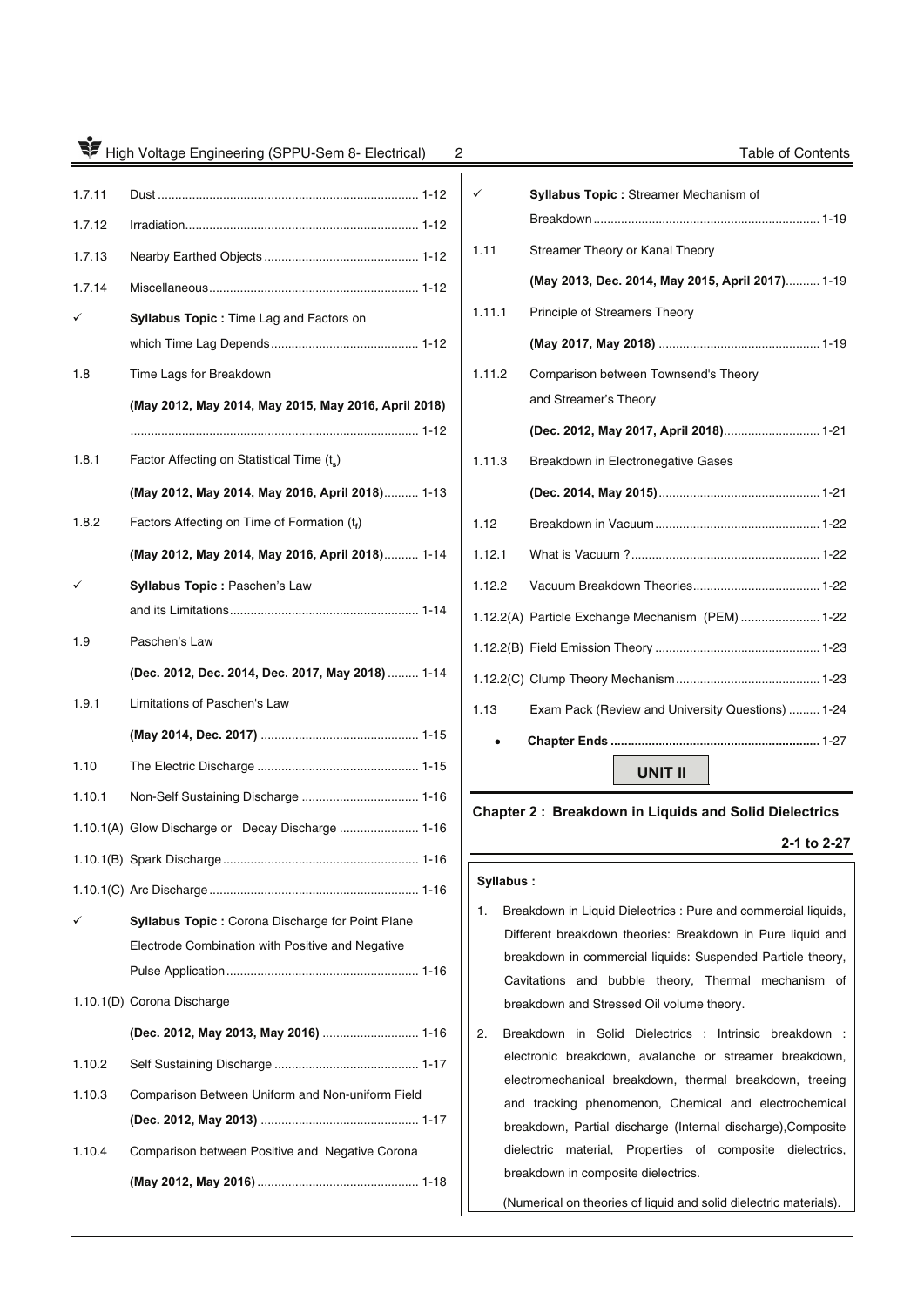# High Voltage Engineering (SPPU-Sem 8- Electrical) 3 Table of Contents

|       | Syllabus Topic: Pure and Commercial Liquids, Different<br>Breakdown Theories : Breakdown in Pure Liquid and<br>Breakdown in Commercial Liquids 2-1 |
|-------|----------------------------------------------------------------------------------------------------------------------------------------------------|
| 2.1   | Breakdown in Pure and Commercial Liquids                                                                                                           |
|       |                                                                                                                                                    |
| 2.1.1 | Pure Liquids, Commercial Liquids and<br>Classification of Liquid Dielectric                                                                        |
|       | (May 2012, May 2013, May 2015, Dec. 2016)  2-1                                                                                                     |
| 2.1.2 | Conduction and Breakdown in Pure Liquids :                                                                                                         |
|       | [Electronic B.D.] (May 2012, Dec. 2016, May 2018)  2-2                                                                                             |
| 2.2   | Factors on Which Breakdown Voltage (BDV) Depends                                                                                                   |
|       |                                                                                                                                                    |
| 2.3   | Conduction and Breakdown in Commercial Liquids 2-3                                                                                                 |
|       | Syllabus Topic: Suspended Particle Theory  2-3                                                                                                     |
| 2.3.1 | <b>Suspended Particle Theory</b>                                                                                                                   |
|       | (Dec. 2012, May 2013, May 2014, Dec. 2014,                                                                                                         |
|       | May 2015, May 2016, April 2017, Dec. 2017)  2-3                                                                                                    |
|       | Syllabus Topic: Cavitations and Bubble Theory 2-4                                                                                                  |
| 2.3.2 | Cavitation and Bubble Theory / Cavity Breakdown                                                                                                    |
|       | (Dec. 2012, May 2013, May 2015, Dec. 2017,                                                                                                         |
|       |                                                                                                                                                    |
|       | <b>Syllabus Topic: Stressed Oil Volume Theory 2-4</b>                                                                                              |
| 2.3.3 | Stressed Oil Volume Theory                                                                                                                         |
|       | (Dec. 2012, May 2013, Dec. 2016) 2-4                                                                                                               |
|       | Syllabus Topic: Thermal Mechanism of                                                                                                               |
| 2.4   | Thermal Mechanism of Breakdown 2-5                                                                                                                 |
| 2.5   | Properties of Good Transformer Oil  2-5                                                                                                            |
| 2.6   | Applications of Transformer Oil (May 2015) 2-6                                                                                                     |
| 2.7   | Agents which Contaminate Transformer Oil / Impurities<br>in Liquid Dielectric Material / Impurities                                                |
|       | (May 2013, April 2017, April 2018) 2-6                                                                                                             |
| 2.7.1 | Filtering Process of Transformer Oil OR Purification<br>of Liquid Dielectric Material (April 2018) 2-7                                             |
| 2.8   | Measurement of Dielectric Strength of Oil 2-9                                                                                                      |
| 2.8.1 |                                                                                                                                                    |

| 2.8.2  | Transformer Oil Testing Procedure as                 |
|--------|------------------------------------------------------|
|        | Syllabus Topic : Numericals on Theories of Liquid    |
|        |                                                      |
| 2.8.3  |                                                      |
| 2.9    |                                                      |
| 2.9.1  |                                                      |
| 2.9.2  |                                                      |
| 2.9.3  |                                                      |
| 2.9.4  |                                                      |
| 2.10   |                                                      |
| ✓      | Syllabus Topic: Breakdown in Solid Dielectrics 2-12  |
| 2.11   | Breakdown in Solids (May 2015, May 2016) 2-12        |
| ✓      | Syllabus Topic: Electronic Breakdown  2-13           |
| 2.11.1 | Frohlich's Theory / Intrinsic Breakdown / Electronic |
|        | Breakdown / High Temperature Breakdown               |
|        | (May 2012, Dec. 2014, May 2016, May 2017) 2-13       |
|        | Syllabus Topic : Avalanche or Streamer               |
|        |                                                      |
| 2.11.2 |                                                      |
|        | Syllabus Topic: Electromechanical Breakdown 2-14     |
| 2.11.3 | Electromechanical Breakdown                          |
|        | (Dec. 2012, Dec. 2013, Dec. 2014) 2-14               |
|        | Syllabus Topic: Thermal Breakdown 2-14               |
| 2.11.4 | <b>Thermal Breakdown</b>                             |
|        | (Dec. 2012, Dec. 2013, Dec. 2014, May 2015,          |
|        | May 2016, Dec. 2016, Dec. 2017)  2-14                |
|        | <b>Syllabus Topic: Chemical and Electrochemical</b>  |
|        |                                                      |
| 2.11.5 | Electrochemical / Chemical Breakdown  2-16           |
|        | <b>Syllabus Topic: Partial Discharge (Internal</b>   |
|        |                                                      |
| 2.11.6 | Partial Discharge / Breakdown Due to Internal        |
|        | Discharge                                            |
|        | (May 2013, May 2014, Dec. 2017, April 2018,          |
|        |                                                      |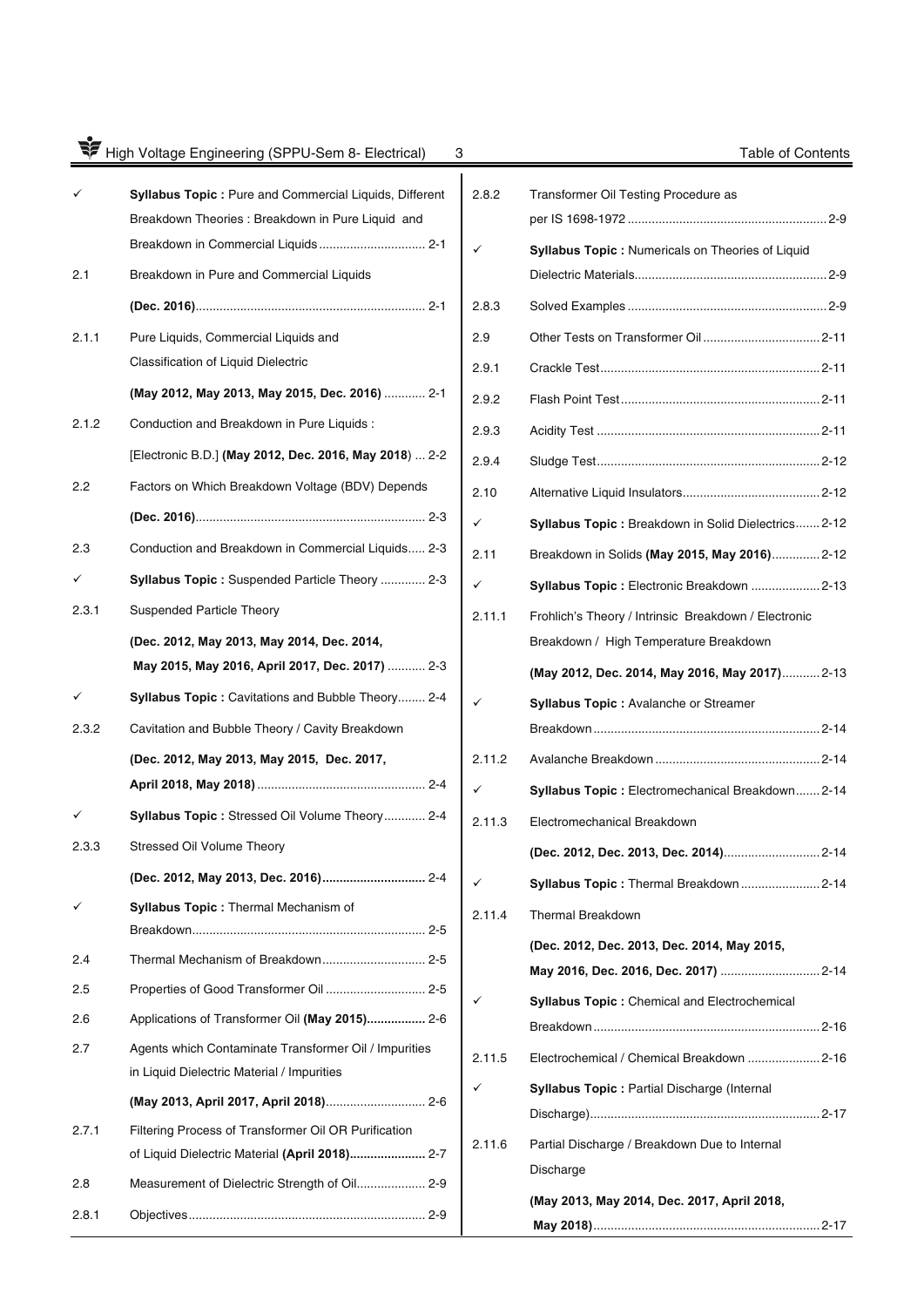|         | High Voltage Engineering (SPPU-Sem 8- Electrical)<br>4  |              | <b>Table of Contents</b>                                      |
|---------|---------------------------------------------------------|--------------|---------------------------------------------------------------|
|         | Syllabus Topic : Numericals on Breakdown of Solid       |              | <b>UNIT III</b>                                               |
| 2.11.7  |                                                         | Chapter 3:   | <b>Generation of High Voltages and Current</b>                |
|         | Syllabus Topic: Tracking Phenomenon 2-19                |              | 3-1 to 3-32                                                   |
| 2.11.8  | Breakdown Due to Tracking                               | Syllabus:    |                                                               |
|         |                                                         | a)           | Generation of high ac voltages - Cascading of transformers,   |
|         | (Dec. 2012, May 2013, Dec. 2014, May 2015) 2-19         |              | series and parallel resonance system, Tesla coil.             |
|         | Syllabus Topic: Treeing Phenomenon  2-20                | b)           | Generation of impulse voltages and current - Impulse voltage  |
| 2.11.9  | Breakdown due to Treeing (Dec. 2012, May 2013)  2-20    |              | definition, wave front and wave tail time, Multistage impulse |
| 2.11.10 | Difference Between Treeing and Tracking                 |              | generator, Modified Marx circuit, Tripping and control of     |
|         |                                                         |              | impulse generators, Generation of high impulse current.       |
|         | Syllabus Topic: Composite Dielectric Material 2-21      | ✓            | Syllabus Topic: Generation of High AC Voltages 3-1            |
| 2.12    |                                                         | 3.1          | Generation of High Alternating Voltages                       |
| 2.12.1  | <b>Composite Dielectrics</b>                            |              |                                                               |
|         | (Dec. 2013, Dec. 2014, May 2016,                        | $\checkmark$ | Syllabus Topic: Cascading Transformers 3-1                    |
|         |                                                         | 3.1.1        | Testing Transformers / Cascade Transformer                    |
|         | <b>Syllabus Topic: Properties of</b>                    |              | (May 2012, May 2016, May 2017, Dec. 2017,                     |
|         |                                                         |              |                                                               |
| 2.12.2  | Properties of Composite Dielectrics                     | ✓            | Syllabus Topic : Series and Parallel Resonance                |
|         | (Dec. 2013, May 2015, April 2017,                       |              |                                                               |
|         |                                                         | 3.1.2        | <b>Resonant Transformers</b>                                  |
|         | Syllabus Topic : Breakdown in Composite                 |              | (May 2013, May 2014, May 2016, Dec. 2017) 3-4                 |
|         |                                                         | ✓            |                                                               |
| 2.13    | Breakdown Mechanisms in Composite Dielectrics           | 3.2          | Generation of High Frequency Alternating                      |
|         | (May 2013, Dec. 2013, May 2014, Dec. 2014,              |              | High Voltages [Tesla Coil]                                    |
|         |                                                         |              | (May 2014, May 2015, May 2018) 3-7                            |
| 2.13.1  |                                                         | 3.2.1        | Construction (Dec. 2012, May 2017) 3-7                        |
| 2.13.2  | Long-Term Breakdown (Dec. 2017) 2-23                    | 3.2.2        |                                                               |
|         | 2.13.2(A) Ageing of Insulation due to Partial Discharge | 3.3          | Generation of High D.C. Voltages  3-8                         |
|         |                                                         | 3.3.1        |                                                               |
|         | 2.13.2(B) Ageing and Breakdown due to Accumulation of   | 3.3.2        |                                                               |
|         | Charges and Conduction on Insulation Surface            | 3.4          |                                                               |
|         |                                                         | 3.4.1        |                                                               |
| 2.14    | Tree Pattern of Breakdown Theories  2-24                | 3.4.2        |                                                               |
| 2.15    | Exam Pack (Review and University Questions) 2-25        |              |                                                               |
|         |                                                         | 3.5          | Voltage Doubler Circuit or Cascaded Voltage                   |
|         |                                                         |              |                                                               |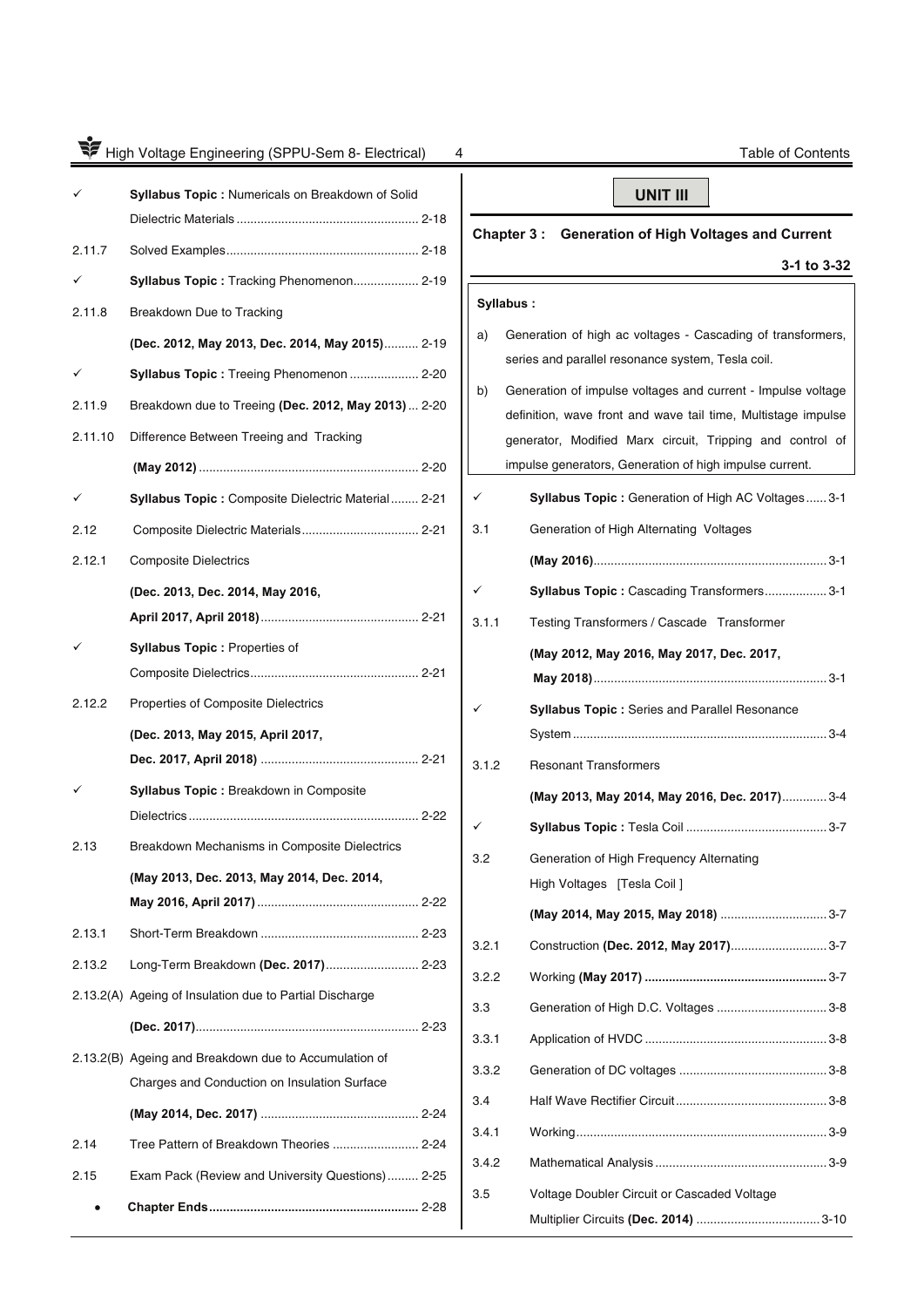| 3.5.1 |                                                 |
|-------|-------------------------------------------------|
| 3.6   | Cockroft Walton Voltage Multiplier Circuit 3-11 |
| 3.6.1 |                                                 |
| 3.7   |                                                 |
| 3.7.1 | Basic Principle of Electrostatic Machines 3-15  |

3.7.1(A) Van de Graaff Generator **(May 2012, Dec. 2013)** ...... 3-15

- 3.7.1(B) Electrostatic Generator **(Dec. 2014)**........................... 3-17  $\checkmark$  **Syllabus Topic :** Generation of Impulse Voltages, Impulse Voltage Definition, Wave Front and Wave Tail Time ........................................................... 3-18 3.8 Generation of Impulse Voltages **(Dec. 2012, Dec. 2016)** .............................................. 3-18 3.8.1 Circuits for Producing Impulse Waves **(May 2014, Dec. 2016)** .............................................. 3-19 3.8.2 Analysis of Impulse Generator Circuit
- of Series RLC Type **(May 2014, Dec. 2016)** ............. 3-20 3.8.3 Analysis of the Other Impulse Generator Circuits **(May 2014, Dec. 2016)** .............................................. 3-20  $\checkmark$ **Syllabus Topic :** Multistage Impulse Generator,
- Modified Marx Circuit .................................................. 3-22 3.8.4 Multistage Impulse Generators Marx Circuit **(May 2012, Dec. 2013, May 2015, May 2016,**
- **Dec. 2016, May 2017, Dec. 2017, May 2018)** ........... 3-22 3.8.5 Rating of an Impulse Generator ................................. 3-23
- $\checkmark$ **Syllabus Topic : Tripping and Control of Impulse** Generators .................................................................. 3-24
- 3.8.6 Tripping and Control of Impulse Generators **(May 2012, Dec. 2013, May 2014, Dec. 2016)** ......... 3-24
- 3.8.6(A) Three Electrode Gap Method **(May 2013,May 2014, May 2016, Dec. 2016, May 2018)** .................................................................. 3-25
- 3.8.6(B) Trigatron Gap Method **(May 2013, Dec. 2016, May 2018)** ............................ 3-26  $\checkmark$  **Syllabus Topic :** Generation of Impulse Current, Generation of High Impulse Current............................... 3-28

**W** High Voltage Engineering (SPPU-Sem 8- Electrical) 5 Seminary 19th Contents 3.9 Impulse Current Generator **(May 2017, Dec. 2017, May 2018)** ............................. 3-28 3.10 Exam Pack (University and Review Questions) ......... 3-30  **Chapter Ends .............................................................** 3-32 **UNIT IV** 

### **Chapter 4 : Measurement of High Voltage and High**

**Currents 4-1 to 4-30 Syllabus :** Sphere gap voltmeter, electrostatic volt meter, generating voltmeter, peak reading voltmeter, resistive, capacitive and mixed potential divider , capacitance voltage transformer, cathode ray oscilloscope for impulse voltage and current measurement, measurement of dielectric constant and loss factor, partial discharge measurements. Measurement of high power frequency a.c using current transformer with electro-optical signal converter, Radio interference measurements. 4.1 High D.C. Voltage Measurement .................................. 4-1 4.1.1 Potential Divider ............................................................ 4-1  $\checkmark$ **Syllabus Topic : Sphere Gap Meter............................ 4-2** 4.2 Sphere Gap Meter **(May 2012, Dec. 2012, Dec. 2013, Dec. 2014, May 2016, Dec. 2016, Dec. 2017)** ............. 4-2 4.3 Factors Affecting on Measurement **(May 2012, Dec. 2012, Dec. 2014, Dec. 2017, May 2018)** .................................................. 4-3 4.3.1 Influence of Humidity [Atmospheric Condition] ............. 4-4 4.3.2 Air Density Factor or Effect of Temperature and Pressure ................................................................. 4-4 4.3.3 Nearby Earthed Objects ............................................... 4-5 4.3.4 Effect of Irradiations ...................................................... 4-5 4.3.5 Effect of Dust Particles .................................................. 4-5  $\checkmark$  **Syllabus Topic :** Electrostatic Voltmeter ..................... 4-5 4.4 Electrostatic Voltmeter **(May 2013, May 2016)** ............ 4-5 4.5 Potential Divider **(May 2015)** ........................................ 4-7  $\checkmark$  **Syllabus Topic :** Generating Voltmeter ....................... 4-8 4.6 Generating Voltmeter (GVM) **(Dec. 2013, May 2014, Dec. 2016, May 2017, May 2018)** .................................................. 4-8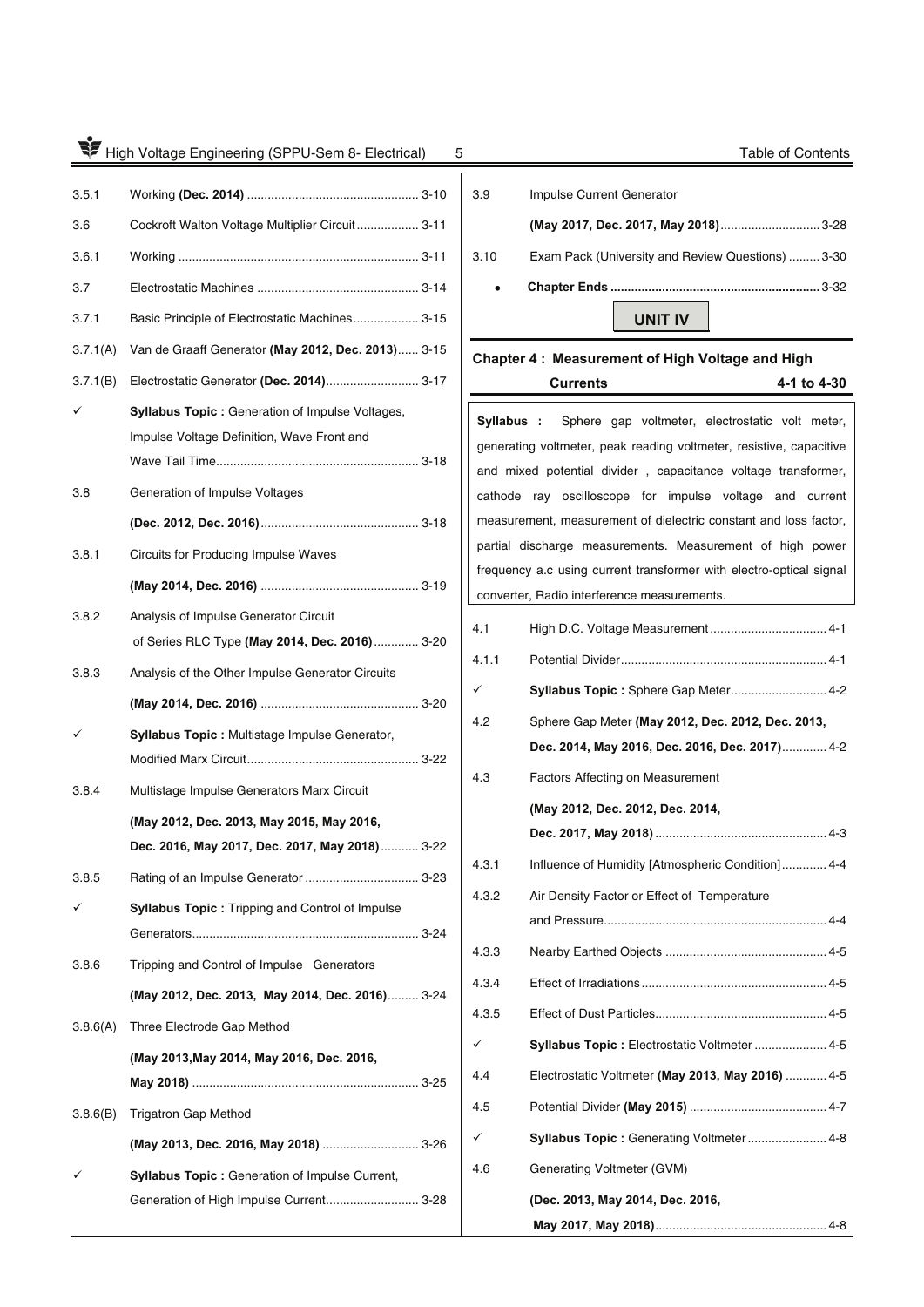|        | High Voltage Engineering (SPPU-Sem 8- Electrical)<br>6                                               |
|--------|------------------------------------------------------------------------------------------------------|
|        | Syllabus Topic: Peak Reading Voltmeter 4-9                                                           |
| 4.7    |                                                                                                      |
| 4.7.1  | Series Capacitor Peak Voltmeter (May 2015) 4-10                                                      |
| 4.7.2  | Peak Reading Voltmeter for Impulse Voltage  4-10                                                     |
| 4.8    | Measuring Capacitors / Peak Voltage Measurement<br>According to Chubb and Fortescue 4-12             |
| 4.9    |                                                                                                      |
| 4.9.1  |                                                                                                      |
| ✓      | Syllabus Topic: Resistive Potential Divider 4-13                                                     |
| 4.9.2  | Potential Dividers (For Impulse)                                                                     |
|        |                                                                                                      |
|        | Syllabus Topic: Capacitive Potential Divider 4-14                                                    |
| 4.9.3  | <b>Capacitances Potential Dividers</b>                                                               |
|        |                                                                                                      |
|        | Syllabus Topic: Mixed Potential Divider 4-15                                                         |
| 4.9.4  | <b>Mixed Potential Dividers</b>                                                                      |
|        |                                                                                                      |
|        | Syllabus Topic: Capacitance Voltage Transformer. 4-16                                                |
| 4.9.5  | Capacitance Voltage Transformer (CVT)                                                                |
|        | (Dec. 2013, May 2014, May 2016, Dec. 2017,                                                           |
|        | Syllabus Topic: Measurement of High Power Frequency                                                  |
|        | a. c. using Current Transformer with Electro-optical Signal                                          |
| 4.10   | Measurements of High Value D.C. and A.C. Currents                                                    |
|        |                                                                                                      |
| 4.10.1 |                                                                                                      |
| 4.10.2 | Methods of Measuring High Currents                                                                   |
|        | (May 2012, May 2013, May 2016,                                                                       |
|        | <b>Syllabus Topic:</b> Cathode Ray Oscilloscope for<br>Impulse Voltage and Current Measurements 4-21 |
| 4.11   | Cathode Ray Oscilloscope for Impulse Voltage and<br><b>Current Measurements</b>                      |
|        | (May 2012, May 2013, May 2014, Dec. 2014)  4-21                                                      |

|        | <b>Syllabus Topic:</b> Measurement of Dielectric                         |
|--------|--------------------------------------------------------------------------|
| 4.12   | Measurement of Dielectric Constant                                       |
| 4.12.1 | Introduction to Dielectric Loss                                          |
|        | (May 2013, May 2017, Dec. 2017) 4-22                                     |
| 4.12.2 | Schering Bridge (May 2013, May 2015, Dec. 2016,                          |
| 4.13   | Loss Measurement on Complete Equipment / Schering                        |
|        | Syllabus Topic : Partial Discharge Measurement 4-24                      |
| 4.14   | Measurement of Partial Discharge (May 2012) 4-24                         |
| 4.14.1 | Requirements of Partial Discharge<br>Measuring Systems (Dec. 2016)  4-25 |
| 4.14.2 | The Basic PD Test Circuit and PD Currents                                |
| 4.14.3 |                                                                          |
|        | (Dec. 2016, May 2017, Dec. 2017)  4-25                                   |
| 4.14.4 | PD Measuring Systems within the PD Test Circuits                         |
|        |                                                                          |
| 4.14.5 | Sources and Reduction of Disturbances  4-26                              |
| 4.14.6 |                                                                          |
| 4.14.7 |                                                                          |
| 4.14.8 | Calibration of PD Detectors in a                                         |
| 4.14.9 |                                                                          |
| 4.15   | Exam Pack (University and Review Questions)  4-28                        |
|        |                                                                          |
|        | <b>UNIT V</b>                                                            |

# **Chapter 5 : Lightning and Switching**

**Over Voltages 5-1 to 5-29**

| <b>Syllabus</b> : Causes of over voltages, lightning phenomenon,   |
|--------------------------------------------------------------------|
| Different types of lightening strokes and mechanisms of lightening |
| strokes, Charge separation theories, Wilson theory, Simpson        |
| theory, Reynolds and Mason theory, Over voltage due to switching   |
| surges and methods to minimize switching surges. Statistical       |
| approach of insulation coordination.                               |

| ✓   | <b>Syllabus Topic: Lightning Phenomenon 5-1</b> |
|-----|-------------------------------------------------|
| 5.1 |                                                 |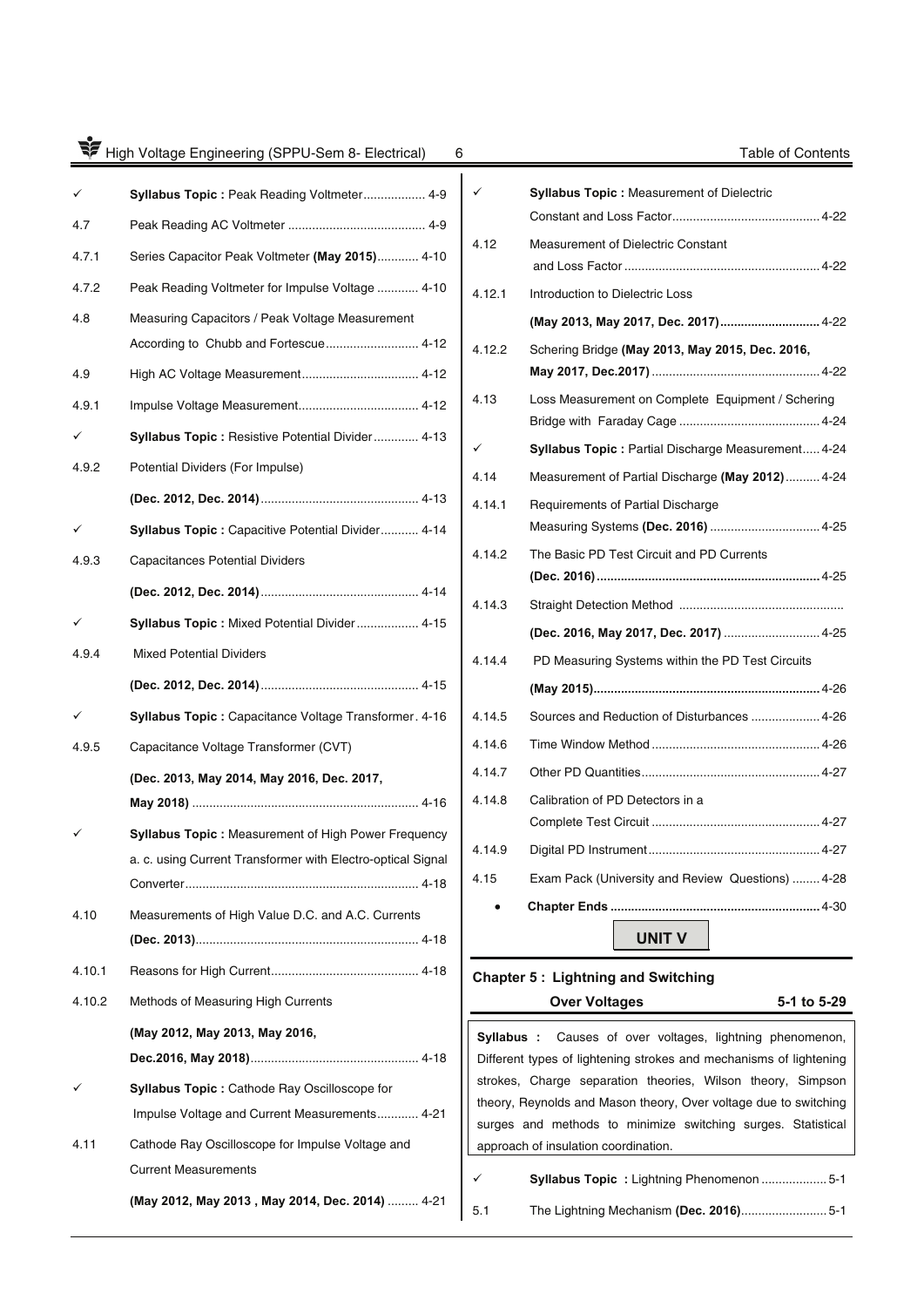| ₩     | High Voltage Engineering (SPPU-Sem 8- Electrical)<br>7 |        | Table of Contents                                             |
|-------|--------------------------------------------------------|--------|---------------------------------------------------------------|
|       | Syllabus Topic: Charge Separation Theories 5-1         | 5.7    | Control of Switching Surges / Protection against Switching    |
| 5.2   |                                                        |        | Surges                                                        |
|       | Syllabus Topic: Simpson Theory 5-2                     |        | (May 2013, Dec. 2014, Dec. 2017)  5-11                        |
| 5.2.1 |                                                        | 5.8    | Power Frequency Over Voltages in Power Systems                |
|       | Syllabus Topic: Reynold's and Mason's Theory  5-3      |        |                                                               |
| 5.2.2 | Reynold's and Mason's Theory (Dec. 2013)  5-3          | 5.9    | Control of Over Voltages due to Switching                     |
|       |                                                        |        | and Power Frequency (April 2017, May 2018)  5-13              |
| 5.2.3 |                                                        | 5.10   | <b>Power System Protection Devices</b>                        |
| 5.2.4 | Comparison between Simpson and Wilson Theory           |        |                                                               |
|       |                                                        | 5.11   |                                                               |
|       |                                                        | 5.11.1 | Function of Lightning Arrester/ Surge Diverters               |
| ✓     | Syllabus Topic: Mechanism of Lightning Strokes 5-4     |        |                                                               |
| 5.3   | Mechanism of Lightning Stroke                          | 5.11.2 | <b>Schematic Representation</b>                               |
|       | (May 2012, Dec. 2012, May 2013, May 2014, Dec. 2014,   |        |                                                               |
|       | May 2015, May 2016, Dec. 2016, April 2017, May 2017,   | 5.11.3 |                                                               |
|       |                                                        | 5.11.4 |                                                               |
| 5.4   |                                                        | 5.11.5 | <b>Types of Lightning Arresters</b>                           |
| 5.4.1 | Impulse Voltages Specifications (Dec. 2012) 5-6        |        |                                                               |
|       | Syllabus Topic: Different Types of                     |        |                                                               |
|       |                                                        |        |                                                               |
| 5.5   | Effects of Lightning on a Transmission Line 5-6        |        | 5.11.5(B) Horn-Gap Arresters (May 2012, May 2013) 5-16        |
| 5.5.1 |                                                        |        |                                                               |
| 5.5.2 | Strokes to a Tower with no Earth Wire 5-7              |        |                                                               |
| 5.5.3 |                                                        |        |                                                               |
| 5.5.4 | Strokes to Nearby Objects (Indirect Strokes) 5-8       |        | 5.11.5(F) Metal Oxide Arresters (Gapless Lightning Arresters) |
| ✓     | <b>Syllabus Topic: Causes of Over Voltages,</b>        |        |                                                               |
|       |                                                        |        | 5.11.5(G) Comparison of Gap and Gapless Type Arresters        |
| 5.6   | Over Voltage due To Switching Surges / Origin of       |        |                                                               |
|       | Switching Surges / Causes of Power Frequency over      | 5.11.6 |                                                               |
|       | Voltages / Causes of Over Voltages                     | 5.11.7 | Specifications of Lightning Arresters  5-22                   |
|       | (May 2012, May 2013, Dec. 2013, May 2015,              | 5.11.8 | Selection of Lightning (Surge) Arresters 5-22                 |
|       |                                                        | 5.12   | Insulation Co-ordination (May 2012, Dec. 2012,                |
| 5.6.1 | Causes for System Faults and Abnormal Conditions       |        | Dec. 2013, Dec. 2014, May 2015, April 2017)  5-22             |
|       | (Dec. 2012, May 2014, Dec. 2014) 5-10                  | 5.12.1 | Basic Impulse Insulation Level (BIL)                          |
|       | <b>Syllabus Topic: Methods to Minimize</b>             |        |                                                               |
|       |                                                        |        |                                                               |
|       |                                                        |        |                                                               |

| 5.7    |                                                                      |
|--------|----------------------------------------------------------------------|
|        | Control of Switching Surges / Protection against Switching<br>Surges |
|        |                                                                      |
| 5.8    | Power Frequency Over Voltages in Power Systems                       |
|        |                                                                      |
| 5.9    | Control of Over Voltages due to Switching                            |
|        | and Power Frequency (April 2017, May 2018) 5-13                      |
| 5.10   | Power System Protection Devices                                      |
|        |                                                                      |
| 5.11   |                                                                      |
| 5.11.1 | Function of Lightning Arrester/ Surge Diverters                      |
|        |                                                                      |
| 5.11.2 | <b>Schematic Representation</b>                                      |
|        |                                                                      |
| 5.11.3 |                                                                      |
| 5.11.4 |                                                                      |
| 5.11.5 | <b>Types of Lightning Arresters</b>                                  |
|        |                                                                      |
|        |                                                                      |
|        |                                                                      |
|        | 5.11.5(B) Horn-Gap Arresters (May 2012, May 2013) 5-16               |
|        |                                                                      |
|        |                                                                      |
|        |                                                                      |
|        | 5.11.5(F) Metal Oxide Arresters (Gapless Lightning Arresters)        |
|        |                                                                      |
|        | 5.11.5(G) Comparison of Gap and Gapless Type Arresters               |
|        |                                                                      |
| 5.11.6 |                                                                      |
| 5.11.7 | Specifications of Lightning Arresters 5-22                           |
| 5.11.8 | Selection of Lightning (Surge) Arresters 5-22                        |
| 5.12   | Insulation Co-ordination (May 2012, Dec. 2012,                       |
|        | Dec. 2013, Dec. 2014, May 2015, April 2017)  5-22                    |
| 5.12.1 | Basic Impulse Insulation Level (BIL)                                 |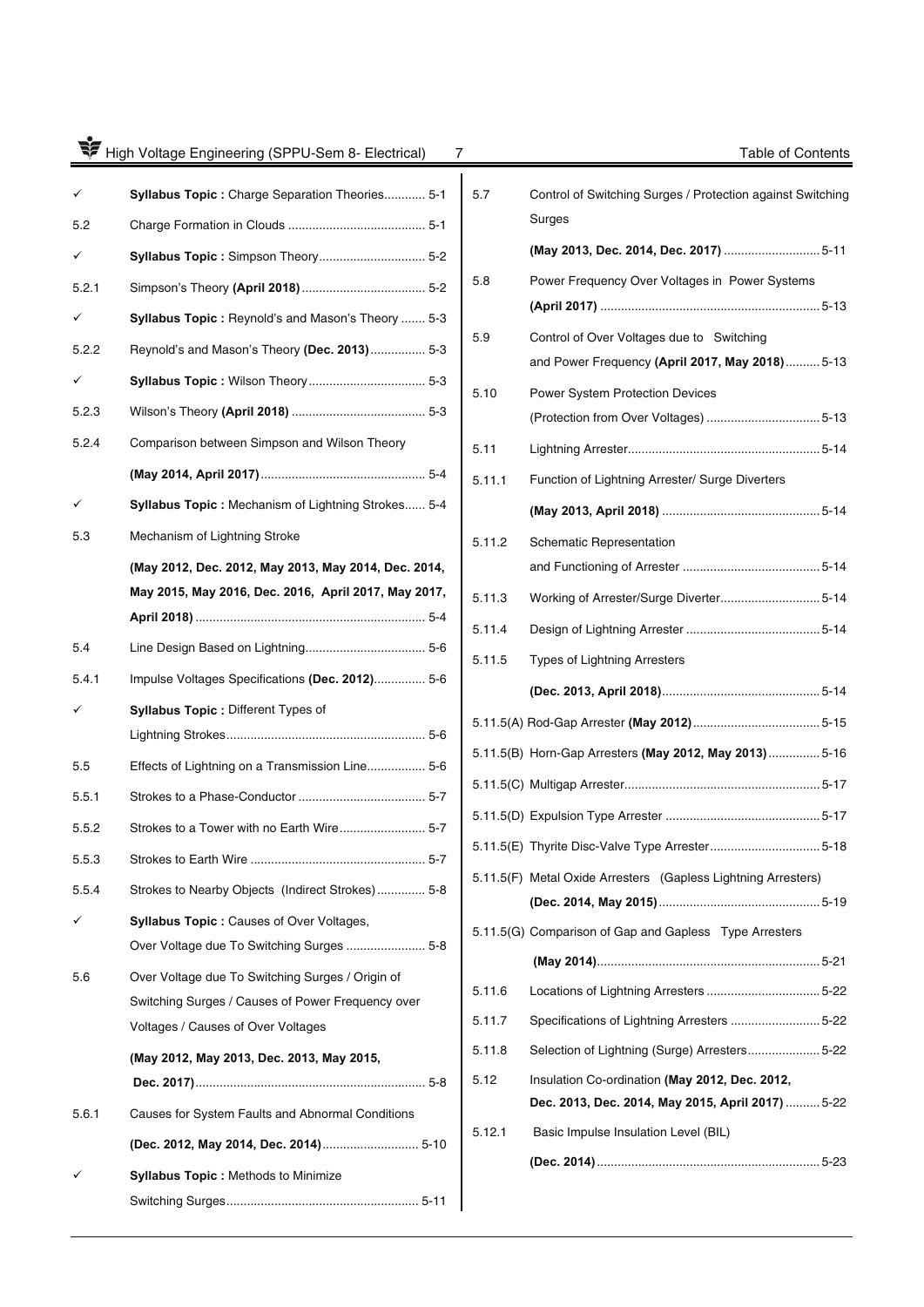# 75 High Voltage Engineering (SPPU-Sem 8- Electrical) 8 Table of Contents  $\checkmark$  **Syllabus Topic :** Statistical Approach of Insulation Co-ordination ............................................ 5-25 5.13 Statistical Methods for Insulation Co-ordination **(Dec. 2012, May 2013, May 2015, April 2017, May 2017, April 2018)** ............................................... 5-25 5.14 Exam Pack (Review and University Questions) ......... 5-26  **Chapter Ends .............................................................** 5-28 **UNIT VI Chapter 6: High Voltage Testing of Electrical Apparatus and H V Laboratories 6-1 to 6-30 Syllabus :** A) Testing of insulators and bushings, Power capacitors and cables testing, testing of surge arresters. B) Design, planning and layout of High Voltage laboratory:- Classification and layouts, earthing and shielding of H.V. laboratories. 6.1 Introduction ................................................................... 6-1 6.2 Broad Classification of High Voltage Testing **(May 2013)** ................................................................... 6-1 **Syllabus Topic :** Testing of Insulators ........................ 6-2  $\checkmark$ 6.3 Testing of Insulators **(May 2012, Dec. 2012, May 2013, May 2014, Dec. 2017, May 2018)**................................ 6-2 6.3.1 Power Frequency Tests **(Dec. 2017, May 2018)** ......... 6-3 6.3.1(A) Dry Flashover Test **(May 2015, Dec. 2017, May 2018)** .............................. 6-3 6.3.1(B) Wet Flashover Test **(May 2015, Dec. 2017, May 2018)** .............................. 6-4 6.3.1(C) Wet and Dry Withstand Test **(Dec. 2017, May 2018)** .. 6-4 6.3.1(D) Difference between Withstand Test and Flashover Test **(Dec. 2014, Dec. 2017, May 2018)** .............................. 6-5 6.3.2 Impulse Tests **(Dec. 2017) ...........................................** 6-5 6.3.2(A) Impulse Voltage Withstand Test **(Dec. 2013. Dec. 2017)** ................................................ 6-5

6.3.2(B) Impulse Flashover Test **(Dec. 2013, Dec. 2017)** ......... 6-5

| 6.3.3    |                                                     |
|----------|-----------------------------------------------------|
| 6.3.3(A) |                                                     |
| 6.3.3(B) |                                                     |
| ✓        | Syllabus Topic: Testing of Bushings 6-6             |
| 6.4      | <b>Testing of Bushings</b>                          |
|          | (May 2012, Dec. 2012, Dec. 2013, May 2018)  6-6     |
| 6.4.1    | <b>Power Frequency Tests</b>                        |
|          |                                                     |
| 6.4.1(A) | Power Factor Test (Dec. 2016, May 2018)  6-7        |
| 6.4.1(B) | <b>Partial Discharge Test</b>                       |
|          |                                                     |
| 6.4.1(C) | Wet Power Frequency Voltage Withstand Test          |
|          | (Dec. 2014, Dec. 2016, May 2017, May 2018)  6-8     |
| 6.4.1(D) | Momentary Power Frequency Voltage Withstand         |
|          | Test (Dec. 2014, Dec. 2016, May 2017)  6-9          |
| 6.4.1(E) | Visible Discharge Test                              |
|          |                                                     |
| 6.4.2    |                                                     |
| 6.4.2(A) | Dry Lightning Impulse Voltage Withstand Test        |
|          |                                                     |
| 6.4.2(B) | Dry or Wet Switching Impulse Voltage Withstand Test |
|          |                                                     |
| 6.4.3    |                                                     |
| 6.4.3(A) | Temperature Rise and Thermal Stability Test         |
|          |                                                     |
|          | Syllabus Topic: Power Capacitors 6-10               |
| 6.4.4    |                                                     |
| 6.4.4.1  |                                                     |
| 6.4.4.2  |                                                     |
| 6.5      |                                                     |
| 6.5.1    |                                                     |
| 6.5.1(A) | Power Frequency Voltage Withstand Test  6-11        |
| 6.5.1(B) | Rated Short Time Current Test and Momentary         |
|          |                                                     |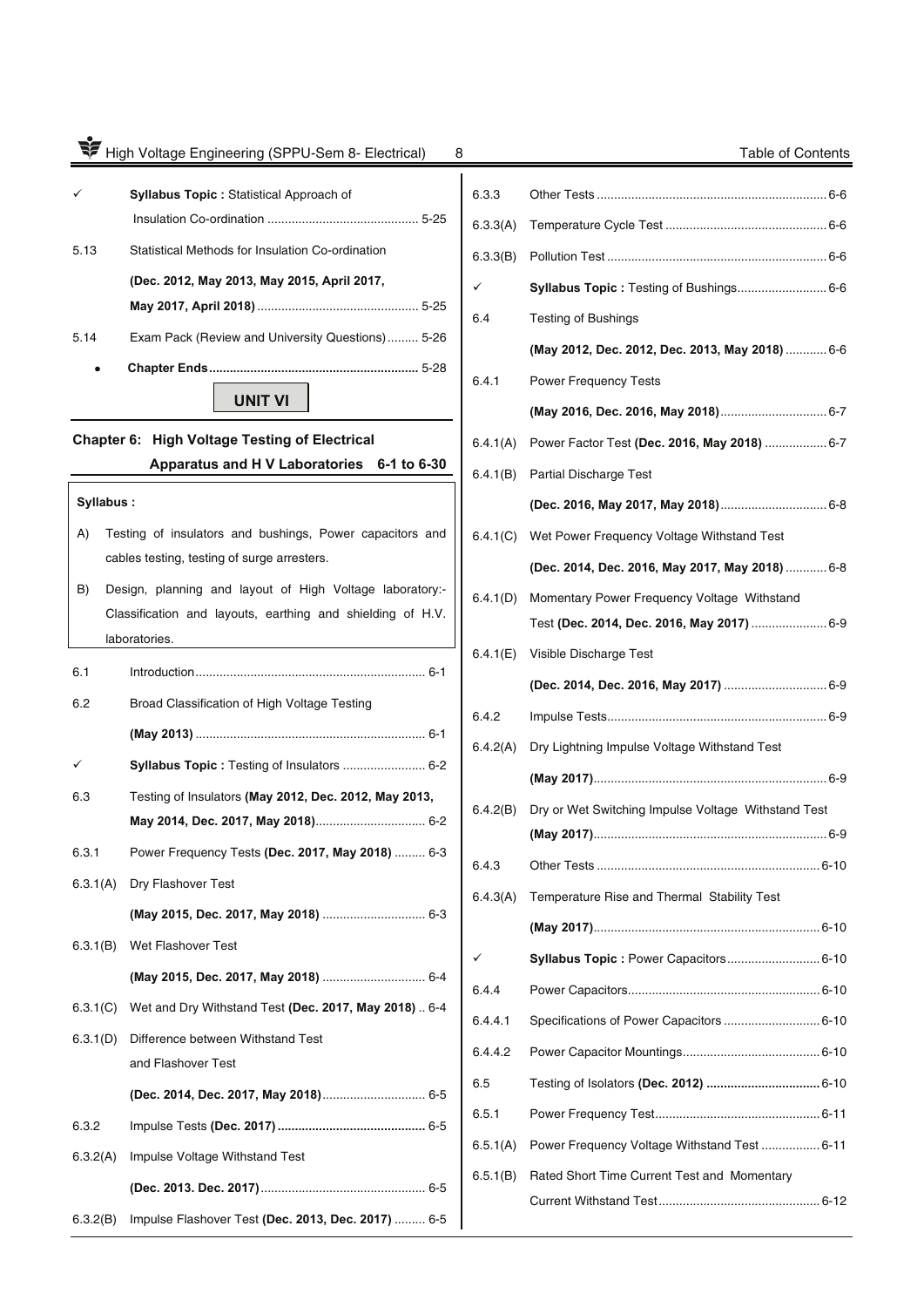| High Voltage Engineering (SPPU-Sem 8- Electrical)<br>9 |                                                |  |  |  |  |
|--------------------------------------------------------|------------------------------------------------|--|--|--|--|
| 6.5.1(C)                                               |                                                |  |  |  |  |
| 6.5.2                                                  |                                                |  |  |  |  |
| 6.5.2(A)                                               |                                                |  |  |  |  |
| 6.5.3                                                  |                                                |  |  |  |  |
| 6.5.3(A)                                               | Temperature Rise Test (Heat Run Test) 6-12     |  |  |  |  |
| 6.5.3(B)                                               | Mechanical Test (Endurance Test)  6-13         |  |  |  |  |
| 6.6                                                    | <b>Testing of Circuit Breakers</b>             |  |  |  |  |
|                                                        | (Dec. 2012, May 2013, May 2014)  6-13          |  |  |  |  |
| 6.6.1                                                  |                                                |  |  |  |  |
| 6.6.1(A)                                               |                                                |  |  |  |  |
| 6.6.1(B)                                               |                                                |  |  |  |  |
| 6.6.1(C)                                               | Dielectric Test or Over Voltage Test  6-14     |  |  |  |  |
| 6.6.2                                                  |                                                |  |  |  |  |
| 6.6.2(A)                                               |                                                |  |  |  |  |
| 6.6.2(B)                                               |                                                |  |  |  |  |
| ✓                                                      | Syllabus Topic: Cables Testing 6-15            |  |  |  |  |
| 6.7                                                    | Testing of Cables (Dec. 2012, May 2016)  6-15  |  |  |  |  |
| 6.7.1                                                  |                                                |  |  |  |  |
| 6.7.1(A)                                               | Power Frequency Voltage Withstand Test 6-15    |  |  |  |  |
| 6.7.1(B)                                               |                                                |  |  |  |  |
| 6.7.1(C)                                               |                                                |  |  |  |  |
| 6.7.1(D)                                               |                                                |  |  |  |  |
| 6.7.2                                                  |                                                |  |  |  |  |
| 6.7.2(A)                                               |                                                |  |  |  |  |
| 6.7.3                                                  |                                                |  |  |  |  |
| 6.7.4                                                  |                                                |  |  |  |  |
| 6.7.4(A)                                               |                                                |  |  |  |  |
| 6.7.4(B)                                               |                                                |  |  |  |  |
| 6.8                                                    | <b>Testing of Power Transformers</b>           |  |  |  |  |
|                                                        |                                                |  |  |  |  |
| 6.8.1                                                  | Induced Voltage Withstand Test (May 2015) 6-17 |  |  |  |  |
| 6.8.2                                                  | Surge / Lightening Impulse Test                |  |  |  |  |
|                                                        |                                                |  |  |  |  |
| 6.8.3                                                  |                                                |  |  |  |  |

| 9 |          | Table of Contents                                             |  |
|---|----------|---------------------------------------------------------------|--|
|   | 6.8.4    |                                                               |  |
|   | ✓        | <b>Syllabus Topic: Testing of Surge Arresters  6-19</b>       |  |
|   | 6.9      | Testing of Surge Arresters                                    |  |
|   |          |                                                               |  |
|   | 6.9.1    | Power Frequency Test (May 2017, Dec. 2017) 6-19               |  |
|   | 6.9.1(A) | Power Frequency Sparkover Test (Dry and Wet)                  |  |
|   |          |                                                               |  |
|   | 6.9.2    | Impulse Tests (May 2017, Dec. 2017, May 2018)  6-19           |  |
|   | 6.9.2(A) | 100% Standard Impulse Sparkover Test                          |  |
|   |          |                                                               |  |
|   | 6.9.2(B) | <b>Residual Voltage Test</b>                                  |  |
|   |          | (Dec. 2014, May 2017, Dec. 2017)  6-20                        |  |
|   | 6.9.2(C) | <b>High Current Impulse Test</b>                              |  |
|   |          |                                                               |  |
|   | 6.9.2(D) | Long Duration Impulse Test (May 2017, Dec. 2017) .6-21        |  |
|   | 6.9.2(E) | Operating Duty Cycle Test (May 2017, Dec. 2017)  6-21         |  |
|   | 6.9.3    |                                                               |  |
|   | 6.9.3(A) |                                                               |  |
|   | 6.9.3(B) |                                                               |  |
|   | 6.10     | Radio Interference Measurement (Dec. 2013)  6-22              |  |
|   |          | <b>Syllabus Topic: Planning, Design and Layout of</b>         |  |
|   |          |                                                               |  |
|   | 6.11     | Planning, Design and Layout of High Voltage                   |  |
|   |          | Laboratory (May 2012, Dec. 2013, May 2015)  6-23              |  |
|   |          | Syllabus Topic : Classification of HV Laboratories 6-23       |  |
|   | 6.11.1   | Classification of HV Laboratories (As per Size and<br>Rating) |  |
|   |          | (May 2013, May 2016, Dec. 2016, May 2017,                     |  |
|   |          |                                                               |  |
|   |          | 6.11.1(A) A Small Size Laboratory                             |  |
|   |          | (May 2015, Dec. 2016, May 2017, Dec. 2017)  6-23              |  |
|   |          | 6.11.1(B) Medium Size Laboratory                              |  |
|   |          | (May 2015, Dec. 2016, May 2017, Dec. 2017)  6-23              |  |
|   |          | Syllabus Topic : Layout of HV Laboratories  6-24              |  |
|   | 6.11.2   | Layout (May 2012, May 2015, May 2017) 6-24                    |  |